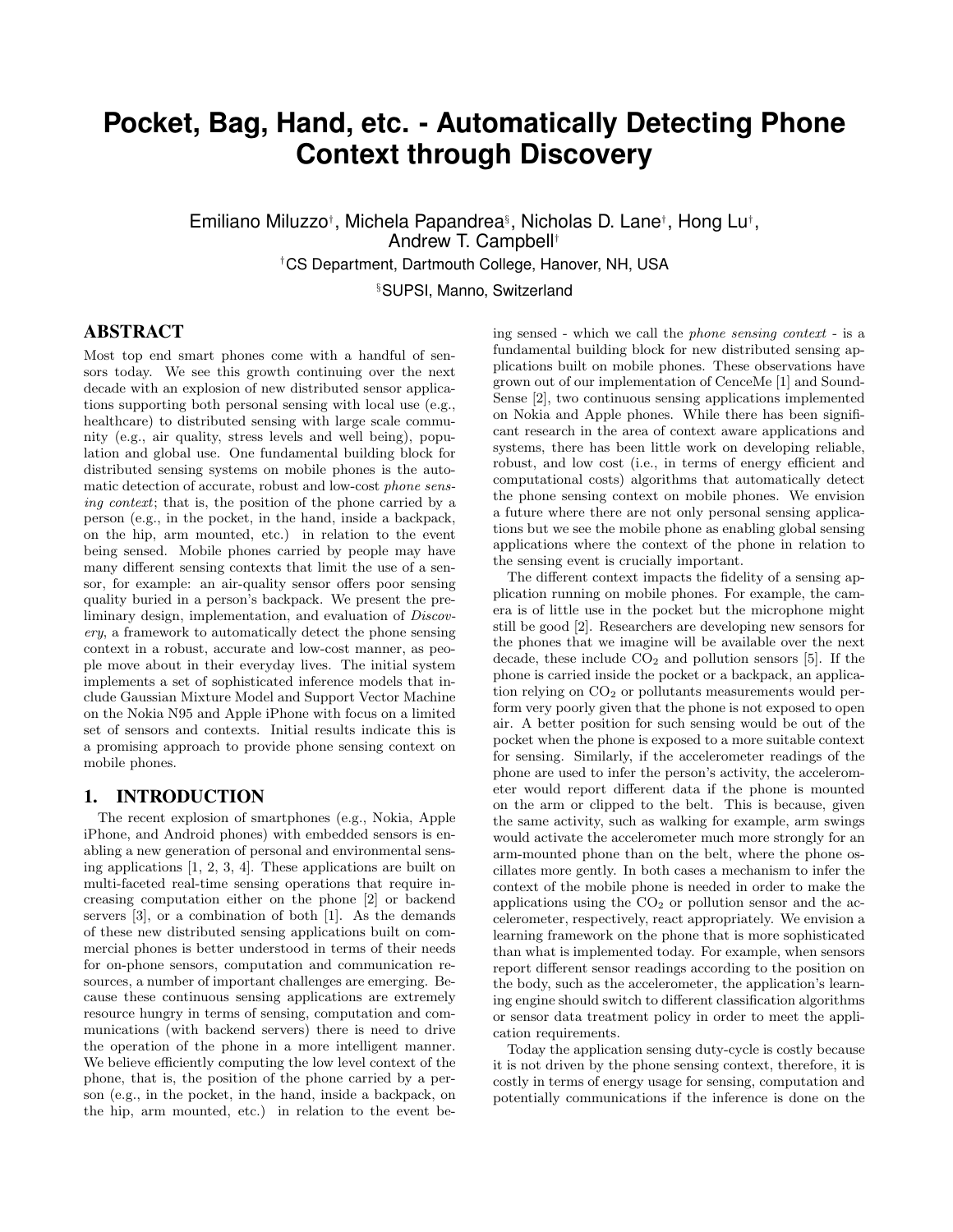backend, as in the case with split-level classification [1]. By offering system developers accurate phone sensing context prior to running classification algorithms, very low dutycycle continuous sensing application systems are possible. In this case, the phone sensing context mechanism would refrain the application from activating a power hungry sensor if the context is unsuitable (e.g., don't activate the pollution sensor if the phone is not out of the pocket) or it may weight real-time sensor readings or inferences based on knowledge of where the phone is on the body (e.g., if the microphone is needed to measure human activity [2] and it is in the bag).

In this paper, we discuss Discovery, a framework that addresses the context problem supporting mobile phone-based sensing with improved accuracy and lower duty-cycle systems. Discovery is designed to automatically detect the phone sensing context as people move about in their everyday lives. Automatic context detection is a primary issue for mobile phone sensing applications because prompting the user to provide information about the position of the mobile phone on the body is not a viable and scalable solution. Phone sensing context is an important building block toward the successful implementation of personal, social, and public sensing applications on mobile phones and the work in this paper, while preliminary, provides important steps towards the goal of providing reliable phone sensing context. This paper is organized as follows. Section 2.1 contains the motivation of this work, while details of the approach taken in Discovery are discussed in Section 2.2. Preliminary evaluation results are discussed in Section 3. Future directions are reported in Section 4 and the related literature in Section 5, before concluding in Section 6.

### 2. DISCOVERY FRAMEWORK

In what follows, we discuss some challenges phone sensing context presents, its preliminary design and implementation as part of the Discovery framework, as shown in Figure 1.

#### 2.1 Phone Sensing Context

Accurate, robust and low duty-cycle detection of phone sensing context is an important enabler of distributed sensing applications on phones, in particular, continuous sensing applications that sample sensors, make inferences, and communicate with the backend services in real-time.

Assume mobile phones are equipped with pollution,  $CO<sub>2</sub>$ , or more specialized environmental sensors as we imagine [5]. Measurements from any of these sensors would most likely be impeded by the presence of clothing or fabric (e.g., phone inside the pocket or backpack) or by a short time interval the sensors are exposed to an ideal sensing context (i.e., phone in hand or exposed to open air). Therefore, phone sensing context detection would improve the sensing system performance. We could stop the system from activating the sensors when the quality of the sensor data is likely to be poor (e.g., phone inside the pocket). This would help reduce the sensing duty-cycle improving the battery lifetime of the phone, which continuos sensing application significantly limit today (e.g., phones running CenceMe [1] were initially limited to only 6 hours of operation). We could inform the system when a suitable sensing context is triggered or detected (e.g., phone taken out of the pocket) to maximize the accuracy and robustness of the sensing application which would then take advantage of the new context for collecting as many sensor readings as possible. It is evident the importance of the phone sensing context role in driving mobile phones sensors duty-cycle lower.

Another reason to provide phone sensing context as a low level service on phones is to improve the inference fidelity of distributed sensing applications. Although previous work [6] shows that it is possible to obtain reasonably good activity classification accuracy when using training data from sensors mounted on different parts of the body, it is not clear how an activity classifier would perform when the device is a phone, not specifically mounted (but moving as a dynamic system), and operates in noisy, everyday environments that people find themselves in, rather, than under laboratory test conditions. Many questions remain. Would training data from many activities and different parts of the body make a single classification model accurate enough? To avoid excessively diluting the training data set, would it not be preferable building a classification model for each single activity and position of the mobile phone on the body and then switch models according to the detected phone sensing context? For example, a system could have a "walking" activity classification model for when the mobile phone is in the pocket, in the person's hand, and in the backpack and use one of the models according to the detected phone sensing context. Results obtained from experimentation in [1] show, for example, that activity classification accuracy varies when the phone is carried in the pocket or in the hand. A system that used phone sensing context to drive the classification model by switching in the right technique would alleviate this problem. We believe this is of importance now that smart phones are growing in sensing and computational capability and new demands are emerging from different sectors such as healthcare. It is important to note that in the case of health care sensing applications it is fundamental to limit the classification error. Sensing context detection could drive inference model switching in order to achieve better classification accuracy.

We argue that phone sensing context detection could also be exploited by existing phone applications and services. For example, by inferring that the phone is in the pocket or bag, a caller might be informed about the reason the callee is not answering the phone call while the callee's phone ring tone volume could be increased so the callee might pick up. One could imagine people enabling this type of additional presence provided to legacy phone service through Discovery. By using the gyroscope (which measures the angular rate change of the phone) to detect the user taking the phone out of the pocket and moving it upwards, the screen saver could be disabled and the phone's keypad made automatically available. One could imagine many such adaptations of the UI with phone sensing context enabled. Similarly, the action of moving the phone towards the lower part of the body could trigger power saving mode. The camera application on the phone could be automatically started as the phone is detected in the user's hand and moved in a vertical position, which is the condition that normally precedes the action of taking a photo. One could imagine phone sensing context provided by the Discovery framework discussed in the next section being applicable to many emerging applications finding their way on to smartphones. For example, reality mining using mobile phone sensor data is starting to be explored as an enhanced form of communication and for social purposes [7].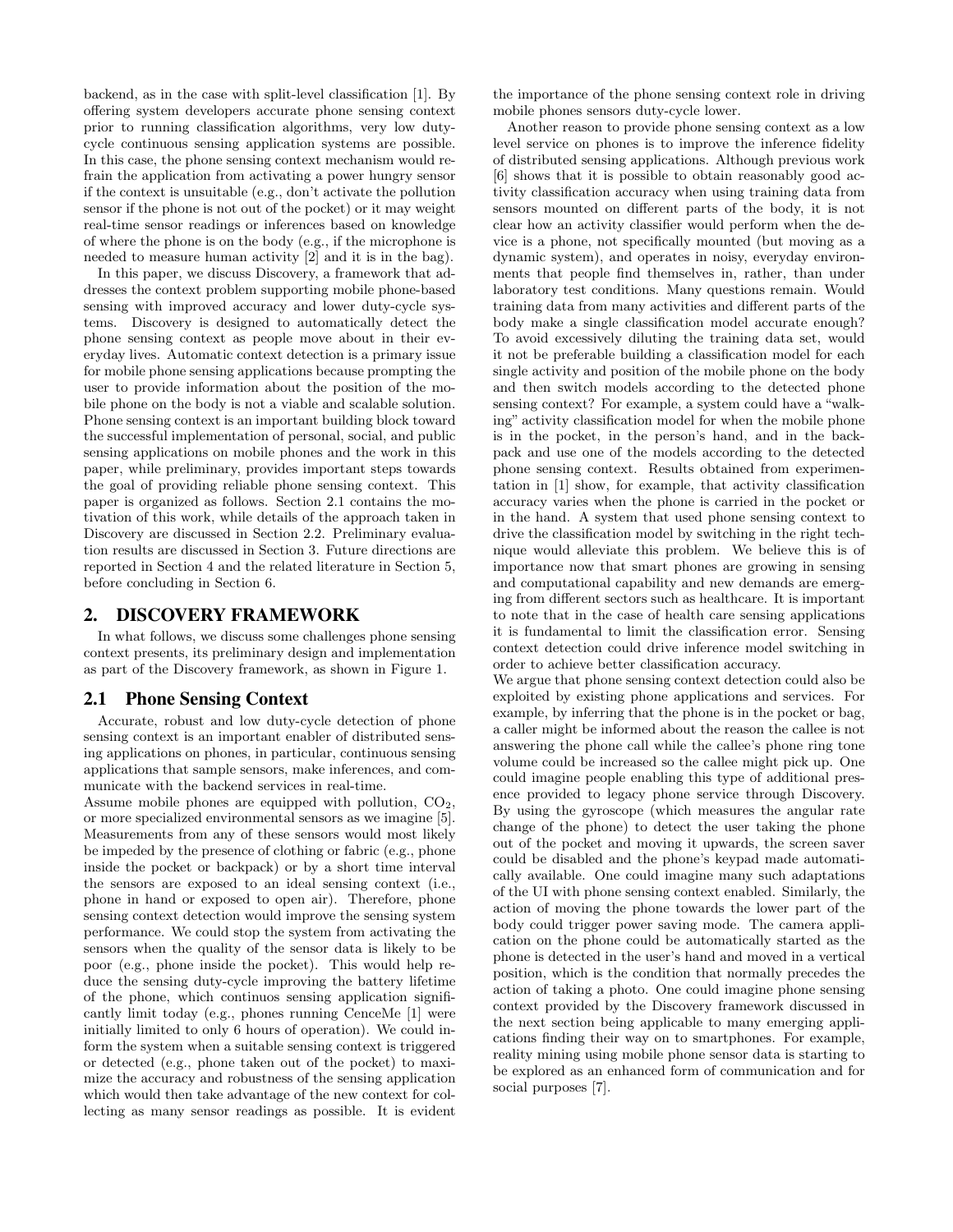

Figure 1: Discovery inference steps.

## 2.2 Design

The idea behind Discovery is to use the entire suite of sensing modalities available on a mobile phone to provide enough data and features for context discovery at low cost and for increased accuracy and robustness. Many research questions arise in response to the challenges discussed above: how do we combine the input from multiple sensors, such as, accelerometer, microphone, gyroscope, camera, compass, etc., to infer the phone sensing context? What are the best learning approaches and feature selection policies in order to provide a reliable and scalable context inference system? How do we design low duty-cycling policies with acceptable accuracy when employing phone sensing context? What is the inference accuracy and energy cost tradeoff between using all the possible sensors and only a subset of them according to their availability on the mobile phone? Which sensor set is more responsive to the type of noise in the system (i.e., classification outside controlled laboratory environments)? We believe that Discovery in its totality needs to ultimately address these demanding challenges. However, our preliminary work focuses on a simple phone sensing context: is the phone in the pocket or out. This sounds like a trivial context that could be solved by a number of different sensors. We focus on the microphone - a powerful and ubiquitous sensor on every phone on the market - making Discovery suitable to potentially all phones not just the smart ones. In what follows, we outline out initial framework design.

Discovery consists of a hierarchical inferences pipeline, as illustrated in Figure 1:

First Level Inference - Uni-sensor inference: In this phase, the sensor data from individual sensors is used to operate a first level of inference. Features extraction is tailored to each sensor. This first inference step provides hints about the nature of the current phone sensing context, which, however, might not be conclusive. For example, the use of the camera or light sensor to infer if the phone is in or out the pocket could be misleading because a phone out of the pocket could be in a dark environment, the camera could be covered by the person's hand or by the surface where the phone is positioned. For this reason, a second level of inference built on top of the first is needed.

Second Level Inference - Multi-sensor inference: In this phase, the inference process is based on the output of the first phase. Hence, the first level of inference provides the features to the second level. At this stage, the combination of the camera/light sensor and microphone output would provide better confidence about the actual sensing context. The accelerometer as well could be used as a hint to determine if the phone is inside or outside the pocket given the different accelerometer data signatures when the phone is in a person's hand versus when it's in the pocket. Similarly, by measuring the angular rate change, the gyro could provide indications that the phone has been taken out of the pocket considering that the arm rotation would be picked up by the gyroscope.

Third Level Inference - Temporal smoothing: In this phase, temporal smoothing and Hidden Markov Model (HMM) techniques are used on the output of the second level inference. This step exploits the correlation in time of sensed events when a phone experiences a certain context.

## 2.3 System Implementation

For our initial implementation of Discovery context classifiers are implemented on the Nokia 95 and Apple iPhone. The preliminary system implements a set of sophisticated inference models that include Gaussian Mixture Model (GMM) and Support Vector Machine (SVM) on the Nokia N95 and Apple iPhone with focus on a limited set of sensors and inferences; that is, we uses the microphone sensing modality to infer the phone sensing context of in the pocket and out of the pocket. We discuss our initial results in the next section. Further modalities, such as accelerometer, compass, and light sensor, are going to be used in combination with the microphone to infer a larger set of sensing context as part of our future work. The initial idea is to evaluate which learning technique (between GMM and SVM) is better suited to the problem and, at the same time, to investigate the adoption of more than one learning strategy in concert to perform the final classification. More learning strategies will be evaluated in the following phase of this work. The challenge with GMM and SVM is that the phone has not been developed to run these computationally demanding models. Part of our efforts is to implement light weight versions of these models as a way forward to do more sophisticated multi-inference classification, as called for by Discovery. In particular a 20-component GMM is adopted, where the number of components is chosen by evaluating the model over the test data set varying the number of components and picking the number of components returning the best classification accuracy.

Feature Selection. The selection of an appropriate set of features is a key step to good classification performance. At the moment, a supervised learning approach is adopted and Discovery relies on a 23-dimensional feature vector extracted from an audio clip. A richer selection of features will be evaluated as part of our future work. The current features are:

1st-19th: Mel-Frequency Cepstral Coefficients (MFCC), which have been proven to be reliable features in audio signal classification problems. For the MFCCs extraction we rely on a well-known Matlab libray [8] which is largely used by the research community. We also developed a C version of the MFFC extractor library that can run on the phone;

 $20$ th: power of the audio signal calculated over the raw audio data;

21st, 22nd: mean and standard deviation of the 2048-point FFT power in the 0-600 Hz portion of the spectrum. The reason for focusing on this portion of the spectrum can be seen from Figures  $2(a)$  and  $2(b)$ , where the presence of a pattern between the two FFT distributions - for in pocket and out-of-pocket recording - is clear. It can be seen that such a pattern is more evident in the 0-600 Hz portion of the spectrum rather than in the whole 0-1024 Hz range;

23rd: this feature is the count of the number of times the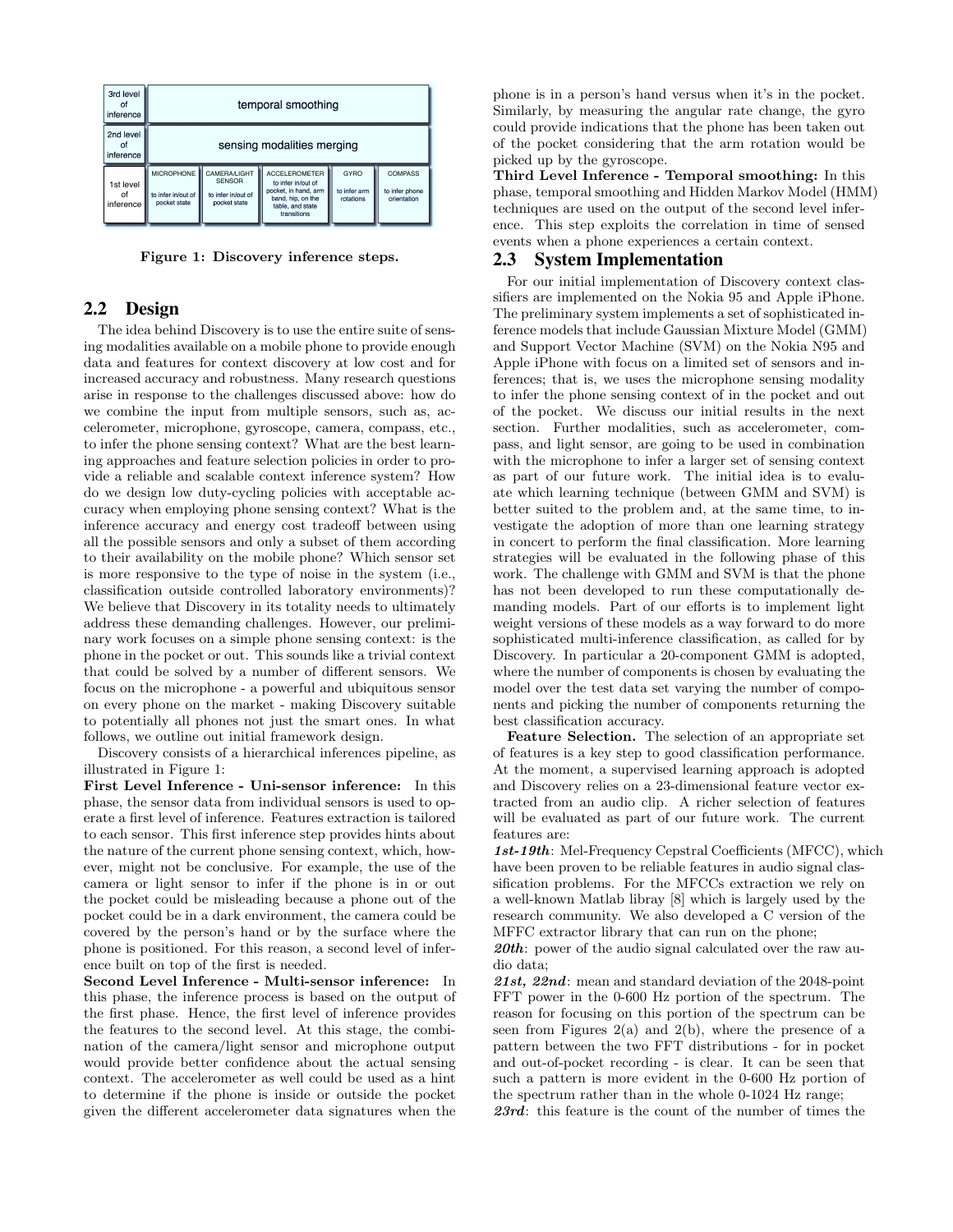

Figure 2: (a) FFT power of an audio clip when the phone is inside the pocket; (b) FFT power of an audio clip when the phone is outside the pocket; (c) Count of the number of times the FFT power exceeds a threshold T for both the in-pocket and out-of-pocket cases.

Table 1: Sensing context classification results using only the microphone. Explanation: when a result is reported in  $X/Y$  form, X refers to the in pocket case, and Y refers to the out of pocket case. If the column reports only one value, it refers to the average result for both in and out of pocket. Legend:  $A = GMM$ ; B  $=$  SVM; C = GMM training indoor and evaluating indoor only; D = GMM training outdoor and evaluating outdoor only;  $E = SVM$  training indoor and evaluating indoor only;  $F = SVM$  training outdoor and evaluating indoor only;  $G = GMM$  training using only MFCC;  $H = SVM$  training using only MFCC.

| $\cdot$<br>results<br>:Iassification |               | u      |               |              |     |        |               | . .    |
|--------------------------------------|---------------|--------|---------------|--------------|-----|--------|---------------|--------|
| Accuracy                             | 78%<br>84%    | 80%    | 75%<br>84%    | 83%<br>84%   | 68% | 81%    | 77%<br>79%    | 71%    |
| Error                                | 22%<br>$16\%$ | $20\%$ | $16\%$<br>25% | 7%<br>$16\%$ | 32% | $19\%$ | 21%<br>$23\%$ | $29\%$ |

FFT power exceeds a certain threshold T. This threshold is determined by measuring the Euclidean difference between the count of the in-pocket and out-of-pocket cases and picking the threshold that maximizes such a distance. An example of the count for both the in-pocket and out-of-pocket cases is shown in Figure  $2(c)$  where it can be seen how these features can be used to discriminate between the in pocket and out of pocket cases. The x-axis of Figure 2(c) reports the number of bins the clip has been split in to.

Consequently, for the mixture model, a 20-component, 23 dimensional GMM is used. The SVM classifiers adopts the 23 dimensional feature vector.

Training. The training phase is performed using audio data collected with a Nokia N95 and Apple iPhone in different settings and conditions from a person going through different environments for several hours. Namely, the audio is recorded in a quiet indoor office environment and an outdoor noisy setting (along a road with cars passing by). In both scenarios the phone is carried both in the pants pocket and outside the pocket in the hand. The choice of these scenarios, i.e., indoor and along a road, is motivated by the fact that they are representative of classes of locations where most likely people spend a lot of their time while carrying their phone both inside and outside the pocket. For each configuration 14 minutes of audio are recorded at different times. Half of each clip (i.e., about 7 minutes of audio) is used to train the classifiers. The training data is finally labeled accordingly.

Prediction. For prediction, the remaining half of each audio clip not part of the training set (i.e., duration of about 7 minutes) is used. Each sample consists of a 96 msec chunk from which the 23 features are extracted. For each configuration there are about 58000 samples available for training and 58000 for evaluation.

## 3. PRELIMINARY SYSTEM EVALUATION

In what follows, preliminary results from using both the GMM and SVM classification techniques are reported. The results highlight that the audio modality is effective in detecting the in/out of pocket context with reasonable accuracy. Higher accuracy can be achieved by combining further modalities such as accelerometer and light sensor. Columns A and B in Table 1 show, respectively, the classification results for GMM and SVM when the training data combines both indoor and outdoor audio and the phone is carried in and out the pocket. The results are quite encouraging, since we obtain about 80% accuracy (see the accuracy values in columns A and B) adopting a non sophisticated feature set and using only one sensing modality, i.e., the microphone. We are confident that by bringing into the classification process more modalities, for example the accelerometer and light sensor, a more accurate selection of the feature vector, and temporal smoothing it might be possible to achieve a much higher classification accuracy. We then train and evaluate the models for only one scenario, i.e., either indoor or outdoor. The results using GMM are in Table 1 column C and column D. The results for SVM are in column E and column F. In the case of SVM trained and evaluated for the indoor scenario only (see column E) the accuracy is lower than the other cases because Libsvm (the well known SVM library implementation we adopt) is running with the default settings with the kernel optimization being disabled. From these results it is interesting to see that training the